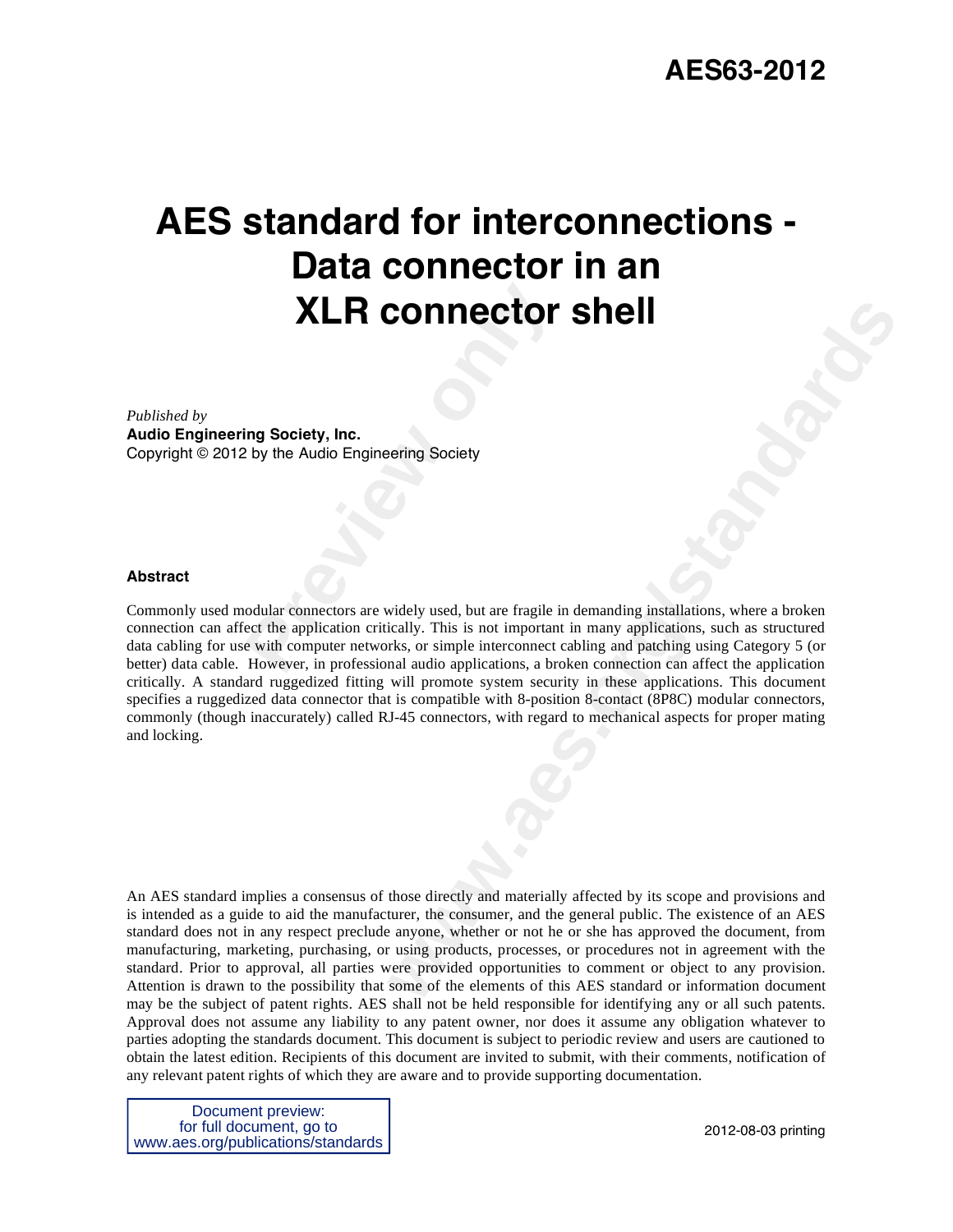#### **Contents**

| <b>Manda</b> |
|--------------|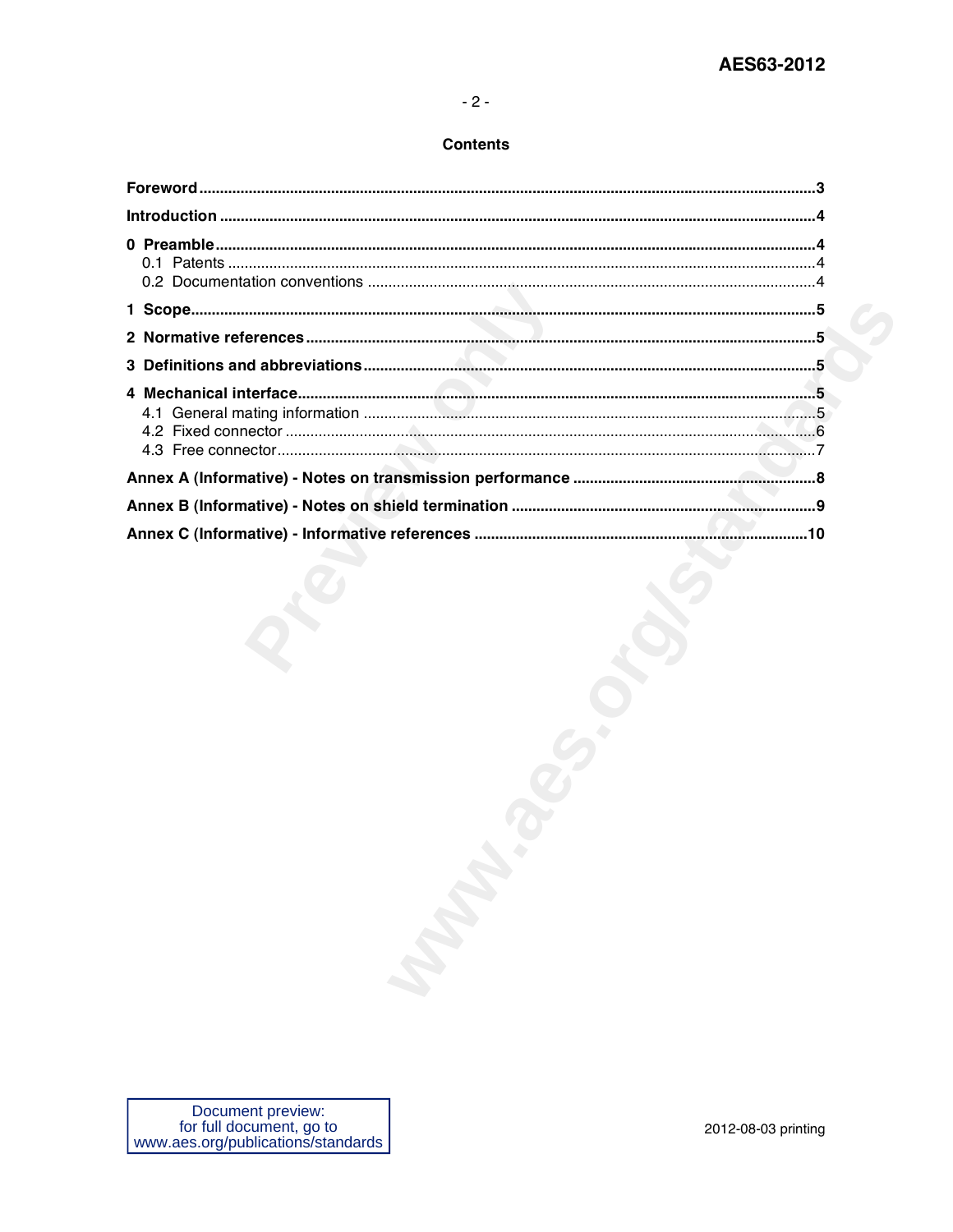#### - 3 -

#### **Foreword**

This foreword is not part of AES63-2012, *AES standard for interconnections - Data connector in an XLR connector shell.* 

The standard was developed under project AES-X130 by the SC-05-02 working group on Audio Connectors. It was motivated by the understanding that the development of digital audio has necessarily expanding to include cables and connectors common in conventional computer applications. However, many audio professionals operate in more rugged conditions than the office environments familiar to IT installers; and so they need appropriately rugged connections.

gged conditions than the office environments fa<br>ed connections.<br>e writing group that developed this document in dra<br>odgate, M. Yonge.<br>up SC-05-02 weloped this document in draft are: W. Bachman, J. Brown, M. Natter, The members of the writing group that developed this document in draft are: W. Bachman, J. Brown, M. Natter, R. Rayburn, J. Woodgate, M. Yonge.

R. Rayburn Chair, working group SC-05-02 2012-05-18

#### **Note on normative language**

In AES standards documents, sentences containing the word "shall" are requirements for compliance with the document. Sentences containing the verb "should" are strong suggestions (recommendations). Sentences giving permission use the verb "may". Sentences expressing a possibility use the verb "can".

Document preview: for full document, go to www.aes.org/publications/standards

2012-08-03 printing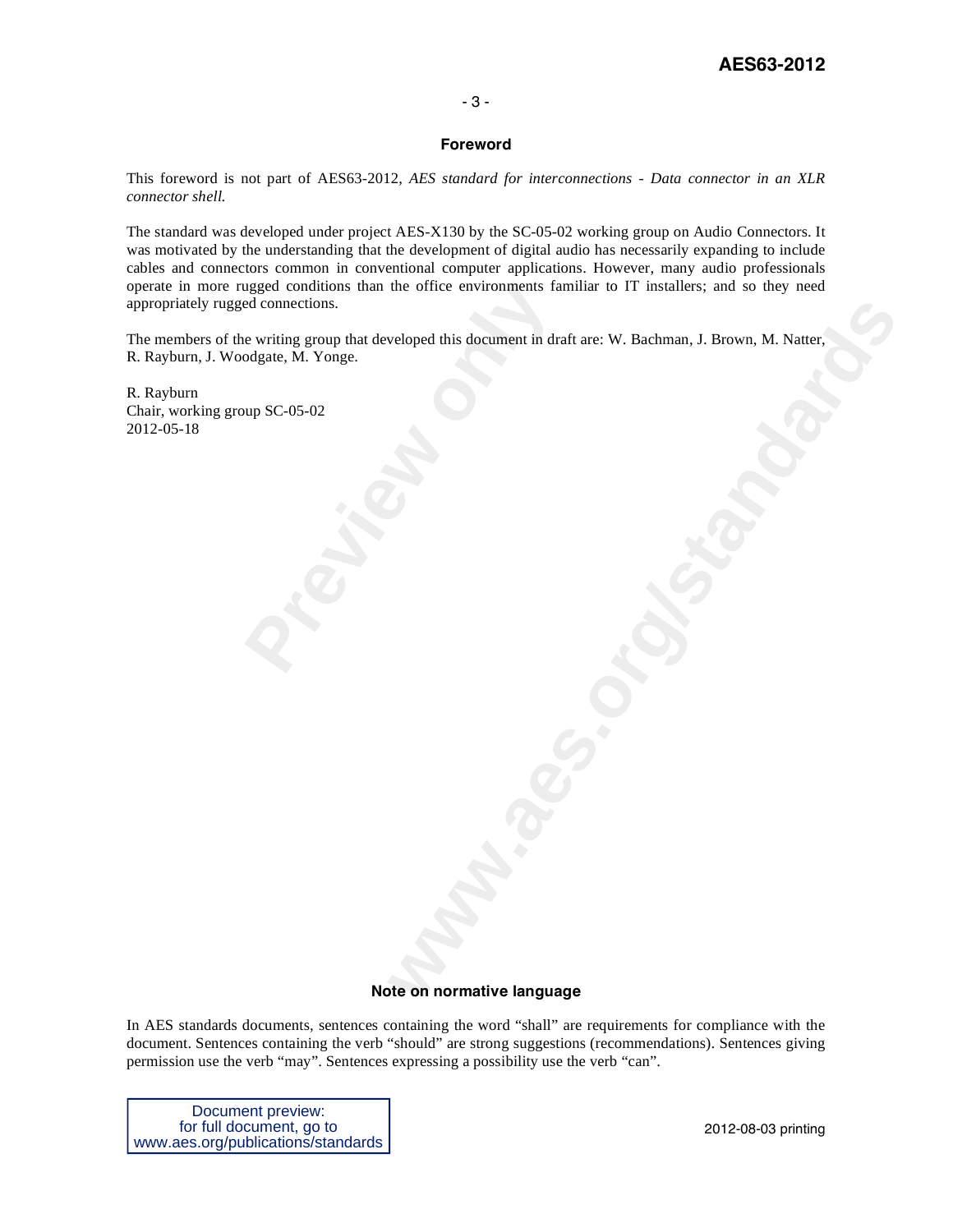# **AES standard for interconnections - Data connector in an XLR connector shell**

# **Introduction**

**Profil Bandary Connector is a set of the set of the set of the set of the set of the set of structured wiring in IT infrastructures, for us "Category 5" data cables and the related modula odular connectors are widely avai** There is a growing market for a number of audio applications that use data-connecting cabling and hardware the same as that being used for structured wiring in IT infrastructures, for example in Ethernet networks. As a result the use of ubiquitous "Category 5" data cables and the related modular connectors is becoming more and more popular.

Commonly used modular connectors are widely available but are fragile in demanding installations. A standard ruggedized fitting will promote system security in these applications.

The AES has a particular interest in professional audio installations which need physically secure data connections for high signal integrity.

**www.aes.org/standards** This standard will help system integrators, designers, installers and users of data for professional audio and associated media in choosing a connector system which is already approved for its ruggedness and reliability in just these application areas. Based on the dimensions of the convenient XLR connectors the space requirements are comparable and the required panel cutouts in equipment are even compatible. The identical locking mechanism facilitates handling.

The standard will also greatly simplify equipment and cable compatibility.

# **0 Preamble**

#### **0.1 Patents**

Attention is drawn to the possibility that some of the elements of this AES standard may be the subject of patent rights other than those identified herein. AES shall not be held responsible for identifying any or all such patent rights.

#### **0.2 Documentation conventions**

Following ISO convention, decimal points are conventionally shown as commas (,) unless an alternative, such as a period (.), is expressly stated here, with justification.

All dimensional values are indicated in mm.